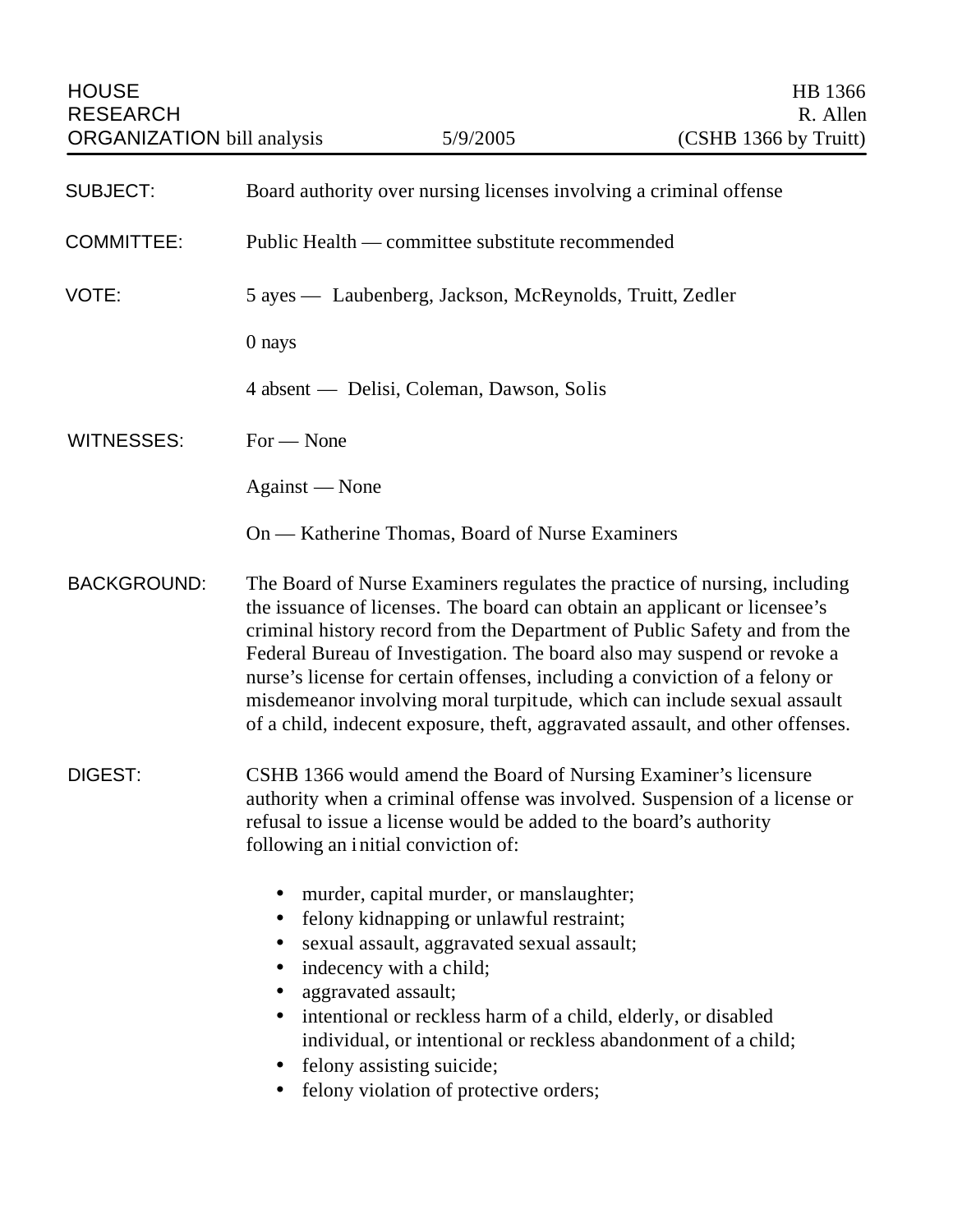## HB 1366 House Research Organization page 2

- selling or purchasing a child, or agreeing to abduct one from custody;
- robbery or aggravated robbery;
- offenses requiring registration as a sex offender; or
- any similar offense in another jurisdiction.

A final conviction would bar an applicant from licensure for five years following the date the person successfully completed and was released from community supervision or parole.

The bill would permit the board to establish a criminal investigations unit that would work with other agencies in the investigation and prosecution of crimes related to nursing. It would add deferred adjudication and deferred disposition to convictions for specific crimes as a basis for board action. It also would authorize the board to restrict a license, in addition to suspension for certain offenses.

CSHB 1366 also would require a nurse who applied for renewal of an expired license to pay for the cost of an administrative hearing if one was required to determine if a violation occurred.

The bill would take effect September 1, 2005, and would apply to offenses, licenses, and actions on or after that date.

**SUPPORTERS** SAY: CSHB 1366 would give the Board of Nurse Examiners the tools it needs to ensure that people who commit certain crimes are not licensed as nurses to care for patients. A recent article by the Dallas Morning News highlights the importance of conducting background checks for nurses. That news organization found a vocational nurse who previously had lost his teaching certificate after molesting a child working with children in a community health clinic. Although the board always has had the authority to conduct background checks, it has not had sufficient funding to do so. Both the House and Senate budget proposals would include some funding for more background checks. CSHB 1366 would grant the board the same powers as others regulating sensitive occupations, such as doctors or security guards.

> A lack of funding to perform background checks is part of the problem, but this is exacerbated by the board's lack of authority to sanction nurses who had not been convicted and gone to jail for certain crimes. Many